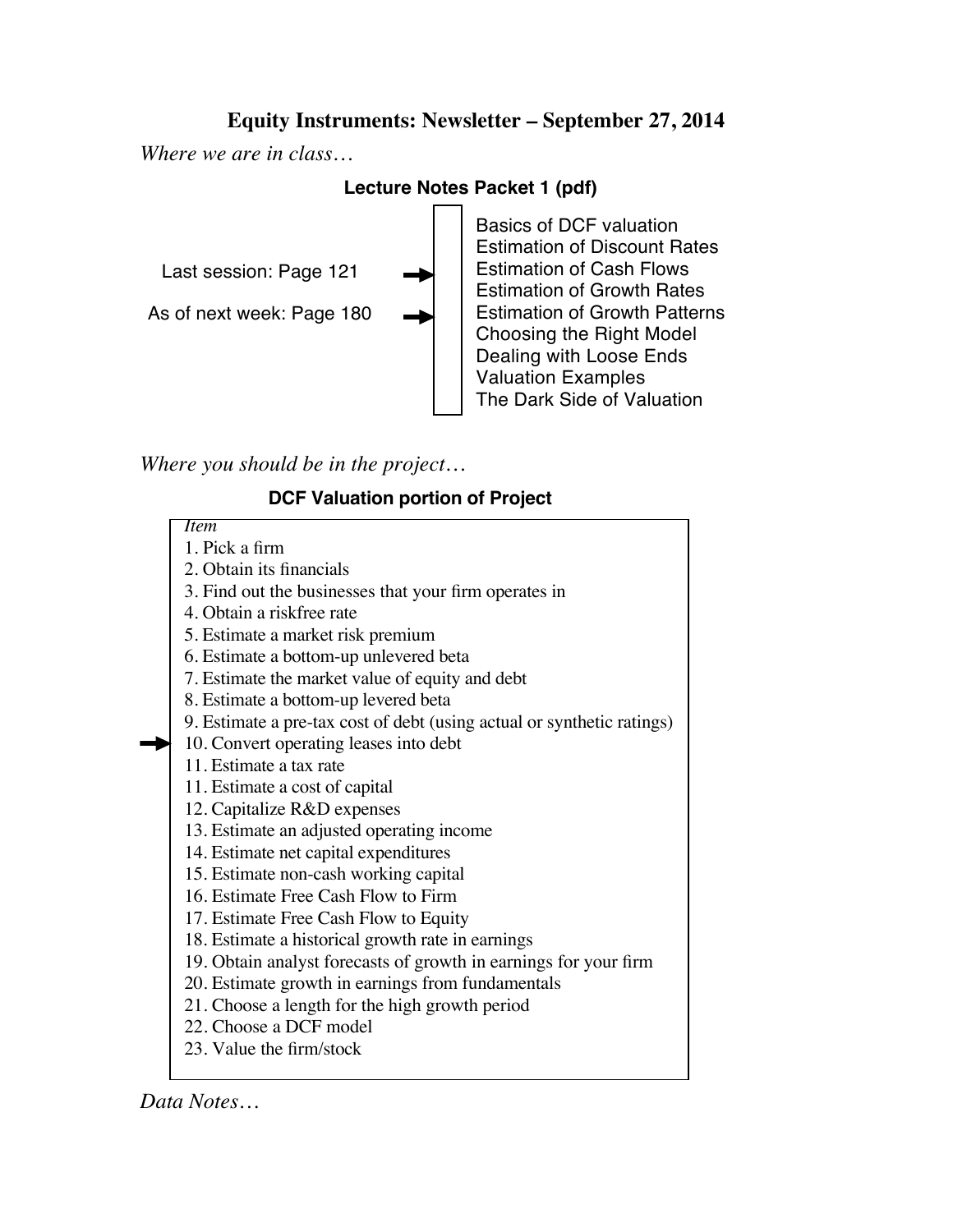In the last week, we talked about both how to estimate bottom up betas and costs of debt. In the process, we also looked at bond ratings. You can get a description of how S&P rates companies at:

http://www2.standardandpoors.com/portal/site/sp/en/us/page.category/ratings/2,1,1,0,0,0, 0,0,0,0,0,0,0,0,0,0.html

You can also get default spreads by rating class:

http://www.bondsonline.com (It used to be free but you have to pay \$35 for one day's spreads now…. You can use the spreads I have on my site for free)

You can get a market value for equity and a book value of total debt at Yahoo! Finance (Type your symbol and click on comparison)

If you want to estimate a market value for the debt, you will need an average maturity for the debt (which should be in the 10-K as a footnote) and interest expenses from the most recent year. The market value would then be:

Estimated Market value of debt = PV of interest expenses as an annuity for debt's maturity using the pre-tax cost of debt as discount rate  $+ PV$  of the book value of the debt discounted back for the debt maturity at the pre-tax cost of debt.

For example, if your book value of debt is \$150 million, interest expenses are \$10 million, your debt has an average maturity of 5 years and the pre-tax cost of debt is  $7\%$ , the market value would be:

Estimated Market Value =  $$10 \text{ m (PV of annuity}, 7\%, 5 \text{ years}) + $150 \text{ mil}/1.07<sup>5</sup>$  $= $41.00 + $106.94 = $147.94$  million.

You can get the information of EBIT, effective tax rate, operating leases and R&D expenses from the 10-K filing:

http://www.sec.gov/edgarhp.htm

*Miscellaneous FAQs*

*Is it true that I cannot analyze a foreign company if it has an ADR?*

No. You just cannot analyze the ADR. You have to analyze the company in the local currency.

*My company has no debt. How do I estimate the cost of debt?*

Why do you need a cost of debt and does it matter?

*My company has substantial operating leases. How do I estimate a rating and cost of debt?*

This is a tougher question. I would modify the interest coverage ratio as follows:

Interest coverage ratio =  $(EBIT + Operating$  lease expenses)/(Interest Expense +

Operating lease expenses): Use this interest coverage ratio to estimate a rating and use the